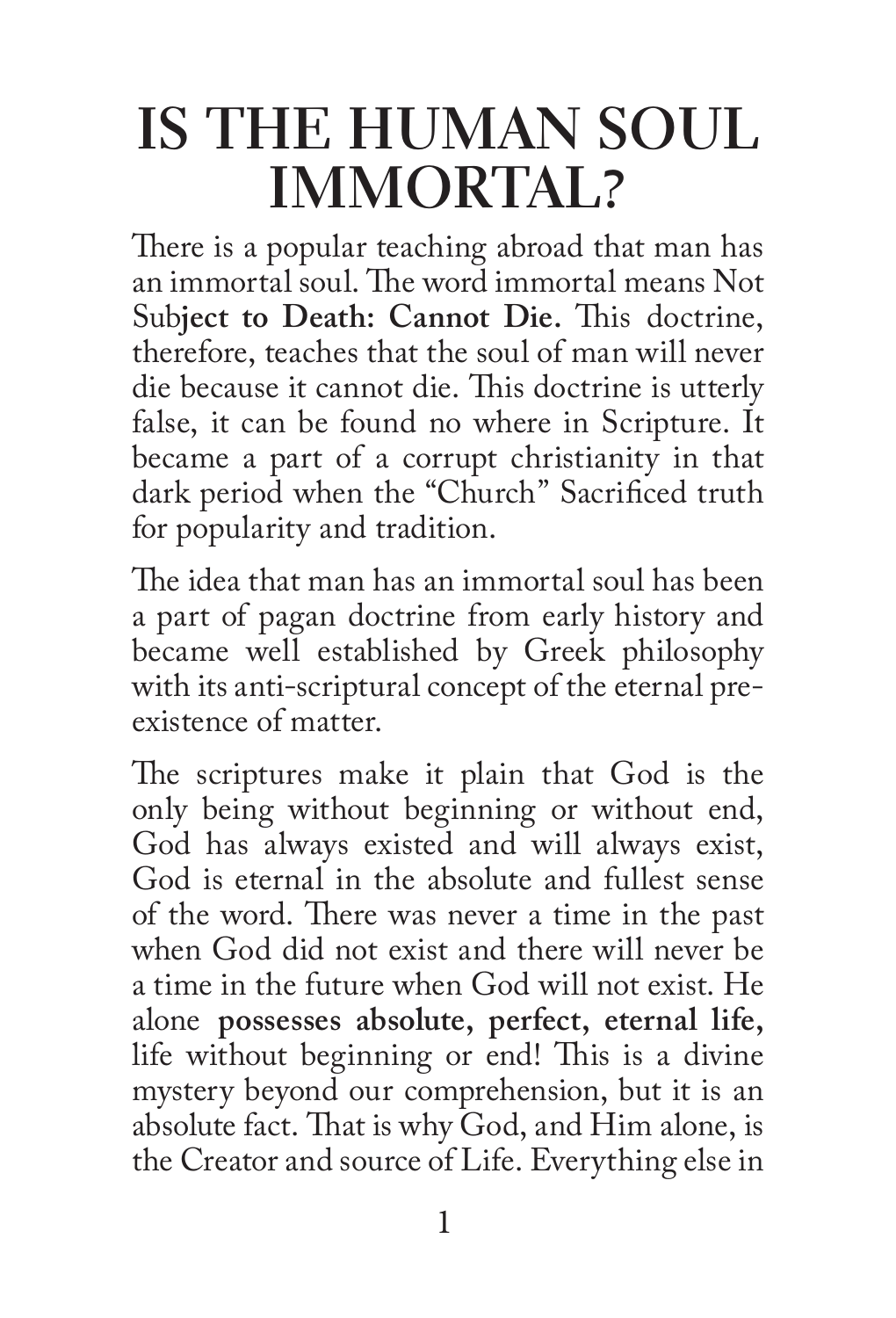the universe depends upon God for its existence. Once upon a time there was nothing other than God (Father, Son, and Holy Spirit), then God, by His Word, created matter, and living things. Before God created them they did not exist but became existent only by his upholding, sustaining word. In other words all creatures are **nothing** apart from God's creative and sustaining Word.

This is the beautiful message of Seventh-Day Sabbath: by keeping before our minds the fact that God is the Creator and we are his Creatures, the Sabbath is the eternal safeguard against the false doctrine that Creatures can live separate from God. The Sabbath upholds the truth that just as creature and creation were absolutely dependent upon God for initial creation from nothing, so all creation is absolutely dependent upon God for the continuation of existence. Creation does not have existence of itself, but is in constant and continuous need of God in order to survive!

All of the above-mentioned facts are scriptural facts as can be readily seen by considering the following passages of scripture:

> *"LORD, Thou hast been our dwelling place in all generations. Before the mountains were brought forth, or even thou hadst formed the earth and the world, even from everlasting to everlasting, Thou art God." Psalms 90:1,2.*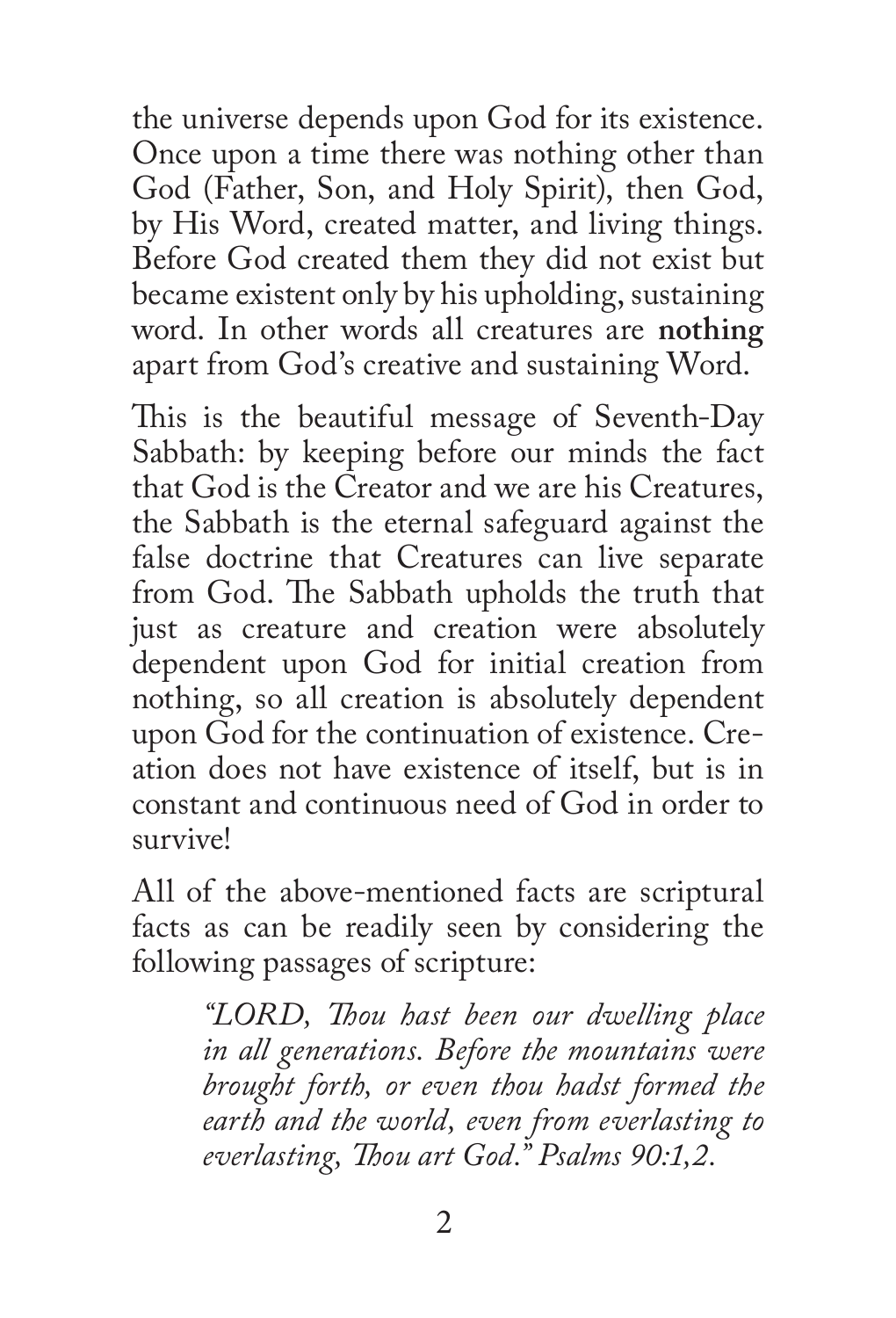*"The LORD reigneth, He is clothed with majesty; the LORD is clothed with strength, wherewith He hath girded Himself: the world also is stablished, that it cannot be moved. Thy throne is established of old, thou art from everlasting." Psalm 93:1,2.*

*"Through faith we understand that the worlds were framed by the word of God, so that things which are seen were not made of things which do appear." Hebrews 11:3.*

*"By the word of the LORD were the heavens made; and all the host of them by the breath of his mouth. He gathereth the waters of the sea together as an heap: He layeth up the depth in storehouses. Let all the earth fear the LORD: let all the inhabitants of the world stand in awe of Him. For He spake, and it was done; he commanded, and it stood fast~" Psalm 33:6-9.*

*"To whom then will ye liken Me, or shall I be equal? saith the Holy One. Lift up your eyes on high, and behold who hath created these things, that bringeth out their host by number: He calleth them all by name by the greatness of his might, for that He is strong in power; not one faileth. Isaiah 40:25-26.*

*"Hast thou not known? hast thou not heard, that the everlasting God, the LORD, the*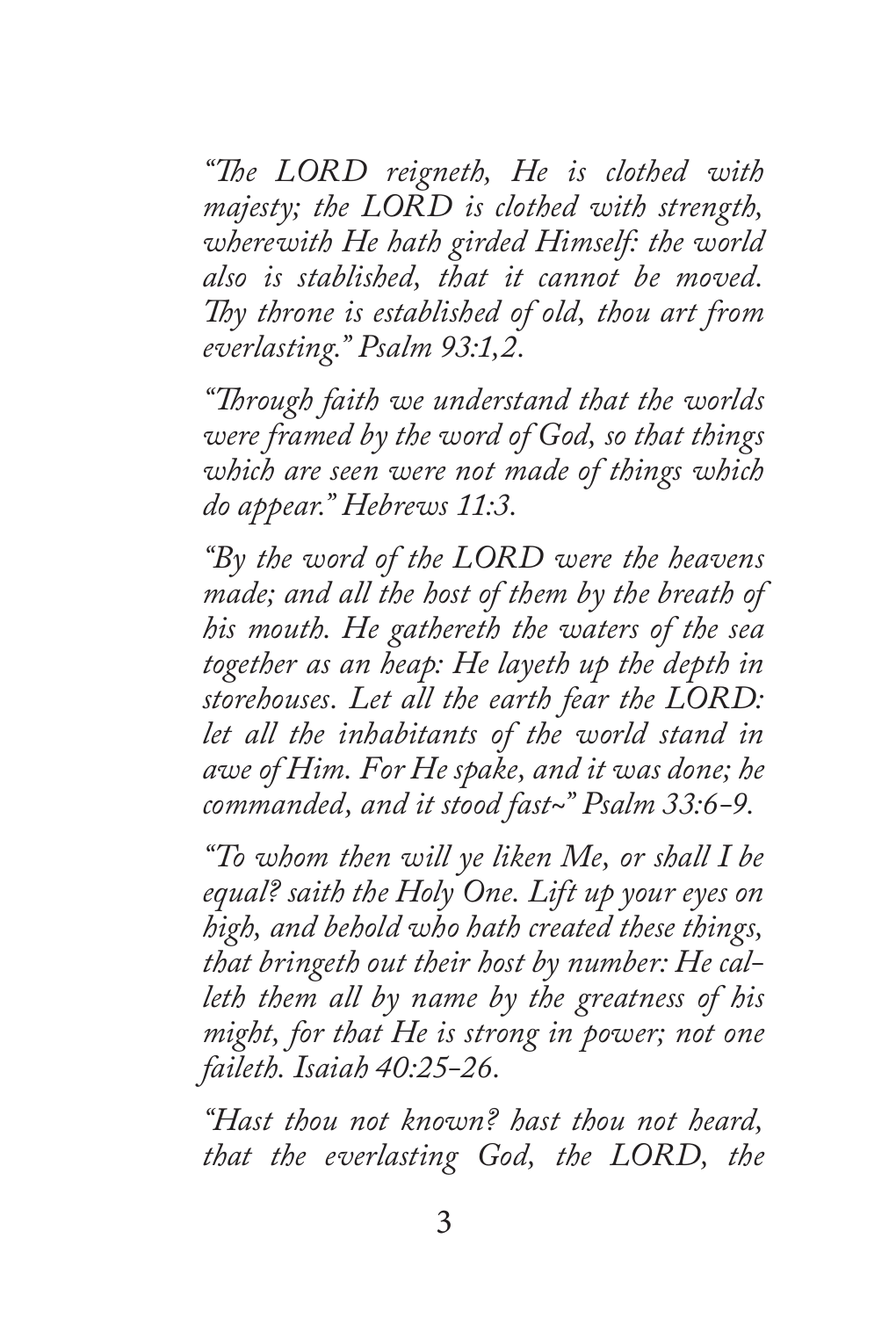*Creator of the ends of the earth fainteth not, neither is weary? There is no searching of His understanding. He giveth power to the faint; and to them that have no might He increaseth strength. Even the youths shall faint and be weary, and the young men shall utterly fall: But they that wait upon the LORD shall renew their strength; they shall mount up with wings as eagles; they shall run, and not be weary; and they shall walk, and not faint." Isaiah 40:28-31.*

*"In the beginning was the Word, and the Word was with God, and the Word was God. The same was in the beginning with God: all things were made by Him; and without Him was not anything made that was made. In Him was life; and the life was the light of men." St. John 1:1-4.*

Notice that in the above passage life is described as light and the passage explains that ABSOLUTE LIFE is found only in God so that all things were made by Him.

It should be obvious by now that **ONLY God** has immortality and the scriptures confirm this fact in 1 Timothy 6:14-16.

> *"That thou keep this commandment without spot, unrebukeable, until the appearing of our Lord Jesus Christ: Which in his time he shall shew, who is the blessed and only Potentate, the King of Kings and Lord of Lords; Who only hath immortality, dwelling in the light which*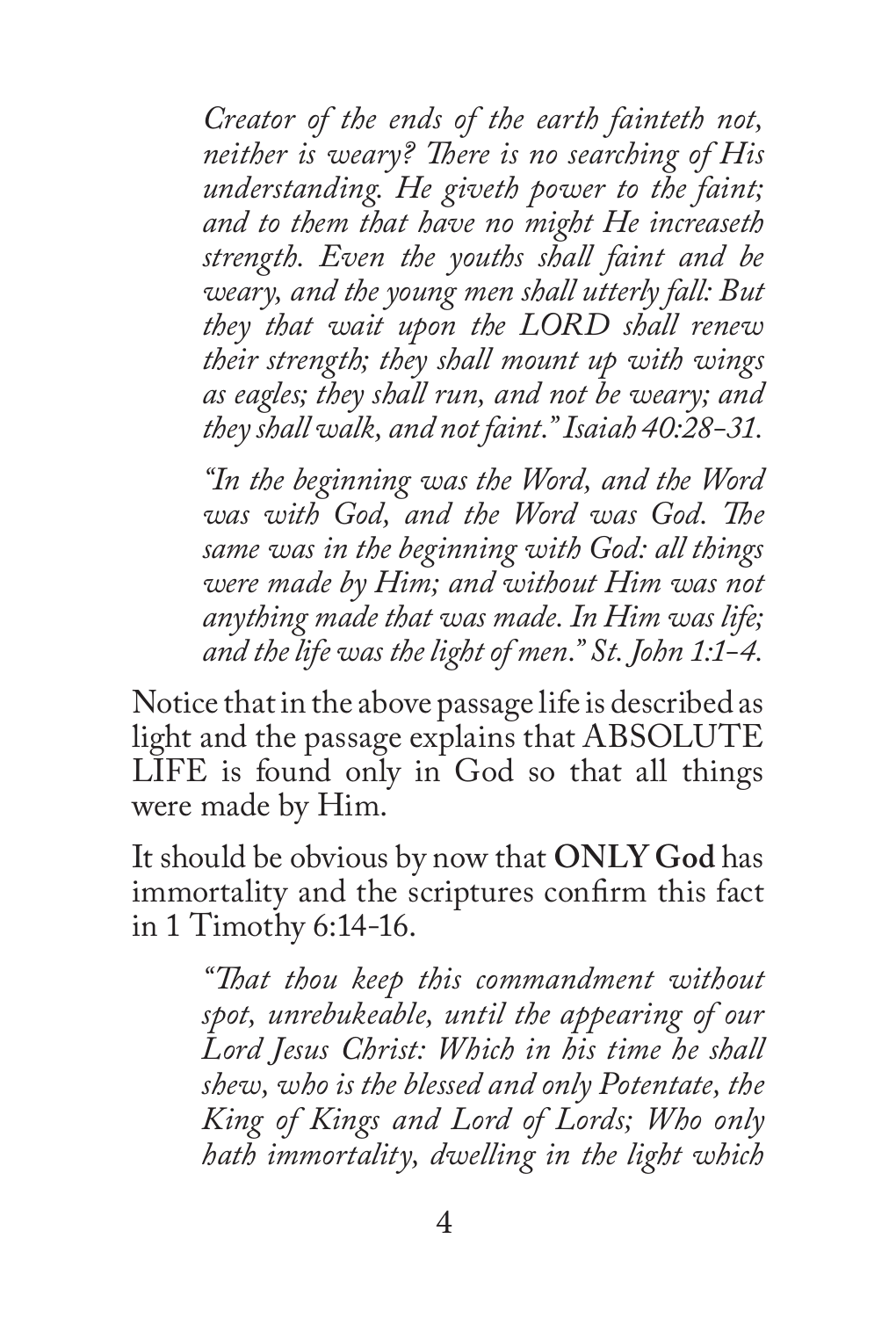*no man can approach unto; whom no man hath seen, nor can see: to whom be honour and power everlasting. Amen." 1Timothy 6:14-16.*

The Bible also makes it clear that the soul of man is **NOT** immortal, but in fact, is very much mortal. Consider the following passages of scripture:-

*"Behold, all souls are mine; as the soul of the father, so also the soul of the son is mine: the soul that sinneth, it shall die." Ezekiel 18:4.*

*"Let him know, that he which converteth the sinner from the error of his way shall save a soul from death, and shall hide a multitude of sins." James 5:20.*

*"And the second angel poured out his vial upon the sea; and it became as the blood of a dead man: and every living soul died in the sea." Revelation 16:3.*

The above texts show clearly that the soul can, and does certainly die. But what really is the soul? The Bible uses the word soul in a variety of ways, but **no where** in the Bible are we told that the soul cannot die. In fact the Bible uses the word soul to describe the behavioural mechanism and personality of the human being; this is clearly brought out in Genesis 2:7.

> *"And the LORD God formed man of the dust of the ground, and breathed into his nostrils the breath of life; and man became a living soul." Genesis 2:7.*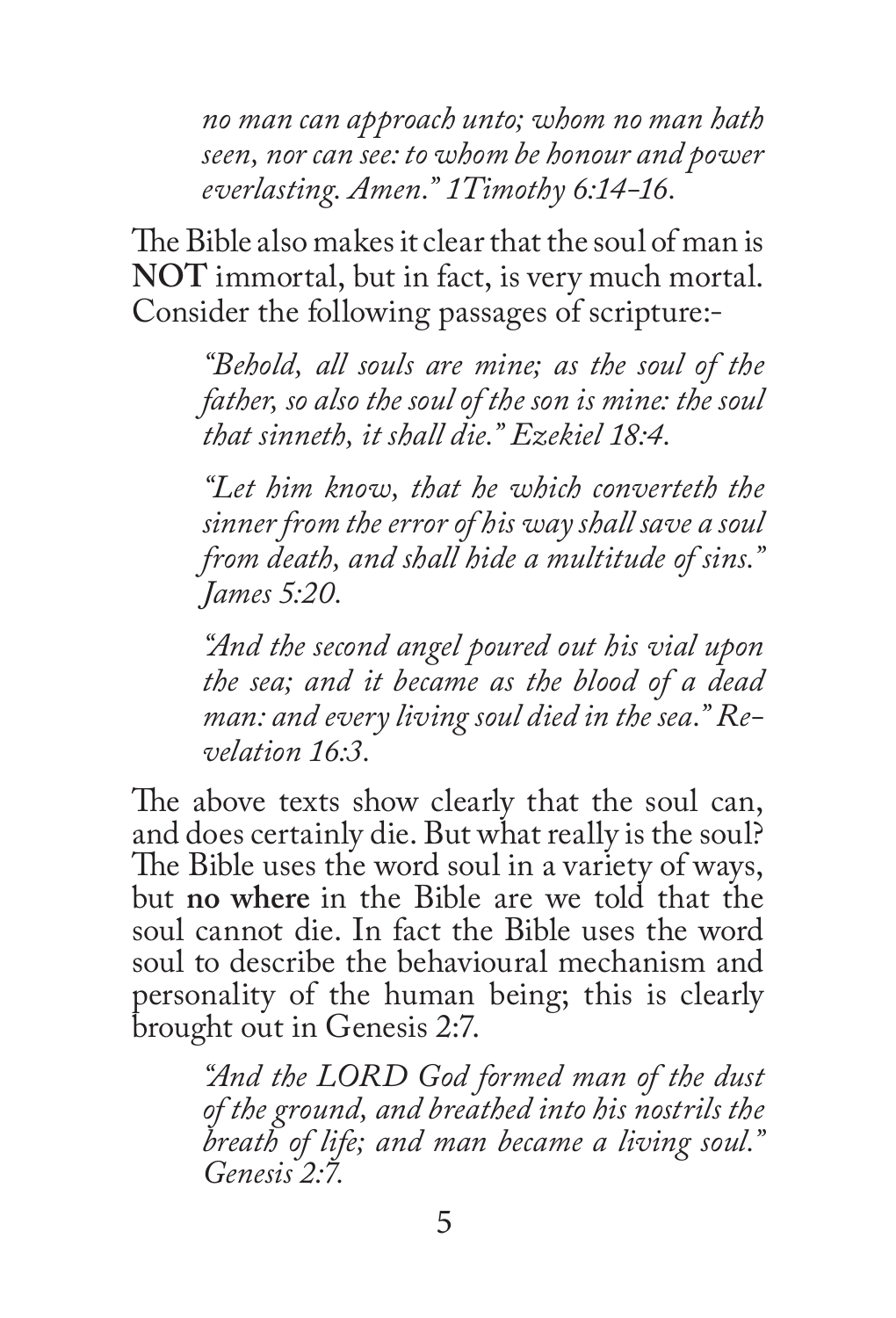This text informs us that man **became a** living soul when God formed him of the dust of the ground **and** breathed into his nostrils the breath of life. Hence we arrive at the following equation: Living Soul = Dust of Ground + Breath of Life. It follows, therefore, that when the breath of life (the life principle) ceases in the individual, then that individual ceases to be a living soul, and the body decomposes back to the dust of the earth, and this is exactly what the scripture teaches:

> *"Put not your trust in princes, nor in the son of man, in whom there is no help. His breath goeth forth, he returneth to his earth; in that very day his thoughts perish." Psalm 146:3-4.*

> *"Then shall the dust return to the earth as it was: and the spirit shall return unto God who gave it." Ecclesiastes 12:7.*

> *"In the sweat of thy face shalt thou eat bread, till thou return unto the ground; for out of it wast thou taken: for dust thou art, and unto dust shalt thou return." Genesis 3:19.*

It is necessary at this point in time to state the cause of death. Sin is the cause of death, and sin causes death by separating the creature from God. We are all subject to death (the first death) because of Adam's sin, from this death there will be a resurrection.

However the man who rejects God's offer of eternal life in Christ through the gospel will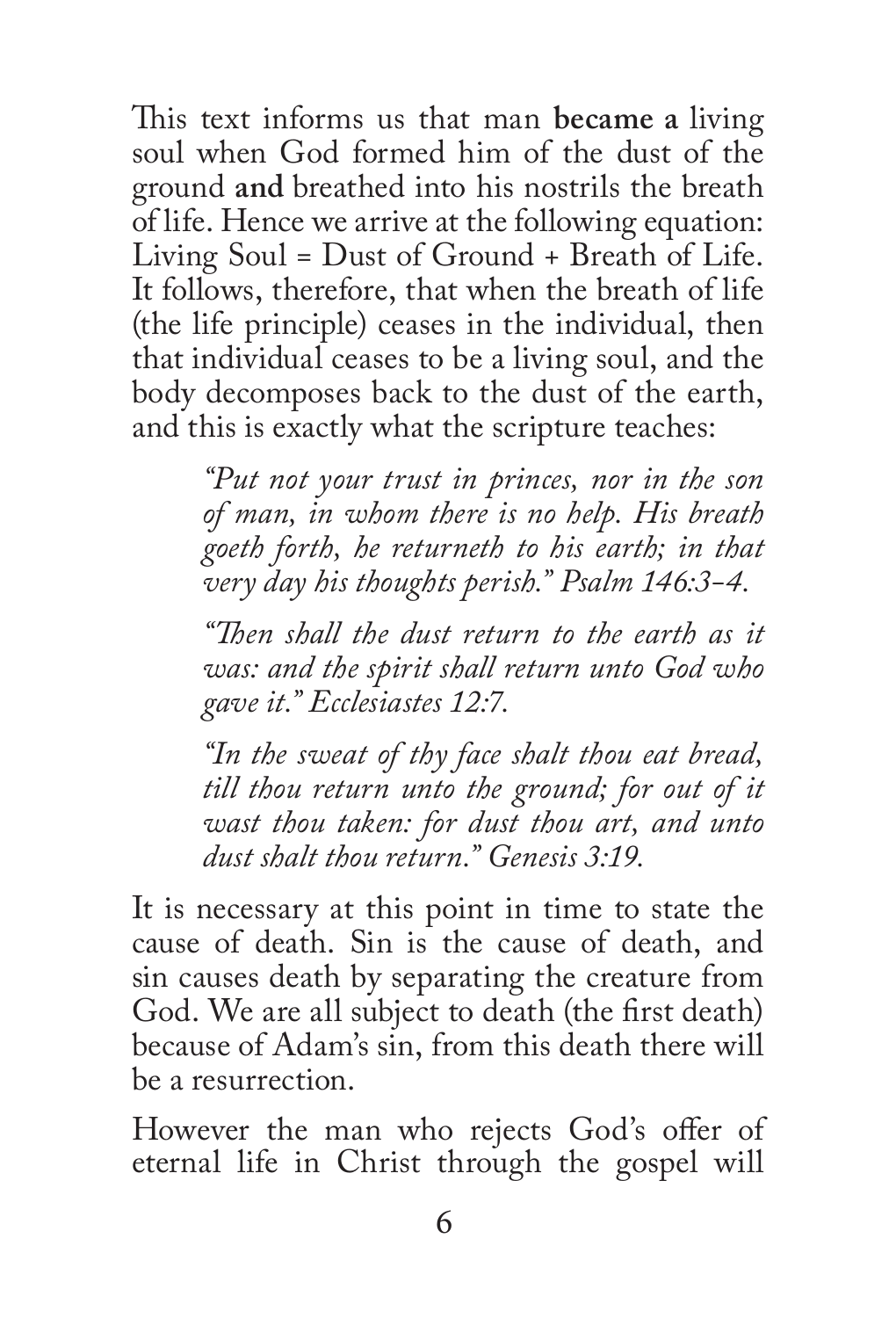suffer eternal death, the second death. For proof of the above, consider carefully the following scriptures:

*"For the wages of sin is death." Romans 6:23*

*"But your iniquities have separated between you and your God, and your sins have hid his face from you, that He will not hear." Isaiah 59:2.*

*"Wherefore, as by one man sin entered into the world, and death by sin; and so death passed upon all men, for that all have sinned." Romans 5:12.*

*"Marvel not at this: for the hour is coming, in which all that are in the graves shall hear His voice and shall come forth; they that have done good, unto the resurrection of life; and they that have done evil, unto the resurrection of damnation." St. John 5:28-29.*

*"For if by one man's offence death reigned by one; much more they which receive abundance of grace and of the gift of righteousness shall reign in life by one, Jesus Christ." Romans 5:17.*

*"He that overcometh shall inherit all things; and I will be his God, and he shall be my son. But the fearful, and unbelieving, and the abominable, and murderers, and whore-mongers, and sorcerers, and idolaters, and all liars, shall have their part in the lake which burneth with fire and brimstone: which is the second death. Revelation 21:7-8.*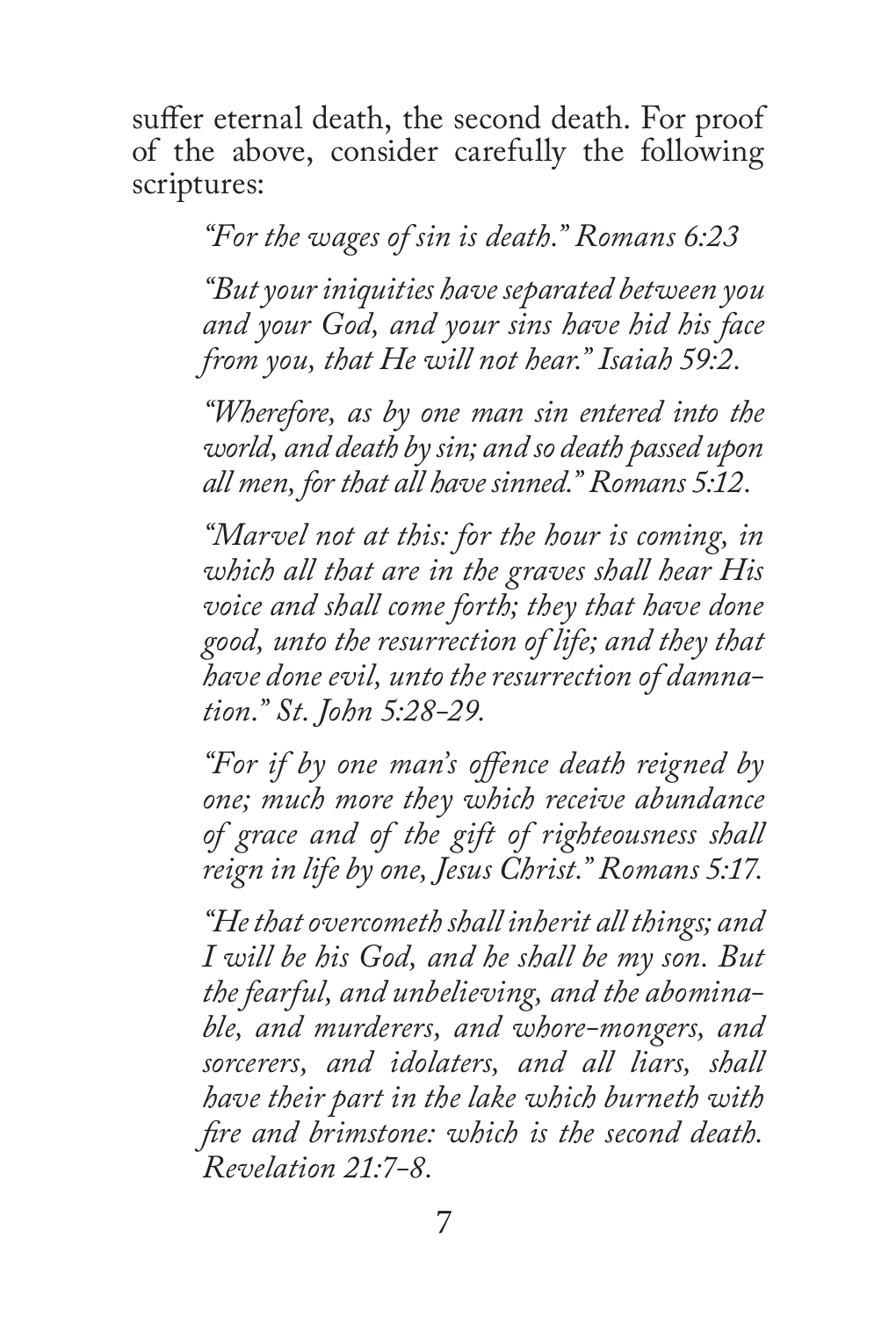In the beginning of earth's history God made Adam, and God told him that if he disobeyed he would die. Adam disobeyed God and thereby forfeited immortal life. Adam could not transmit to his posterity that which he did not possess, Sinful man is mortal. Death is the constant reminder that our human natures are weak, sinful and fallen. There could have been no hope for the fallen race had not God, by the sacrifice of His Son, brought immortality within our reach. While death has passed upon all men, for that all have sinned, Christ has brought life and immortality to light through the gospel. When by faith in Christ the sinner receives the gift of righteousness, he thereby receives the gift of eternal life by faith through the indwelling Christ. However, the gift of actual immortality will be given at the Second Coming of Christ at the last day. The following texts of scripture should be carefully studied and learnt:

> *"And the LORD God formed man of the dust of ground, and breathed into his nostrils the breath of life; and man became a living soul." Genesis 2:7.*

> *"But of the tree of the knowledge of good and evil, thou shalt not eat of it: for in the day that thou eatest thereof thou shalt surely die." Genesis 2:17.*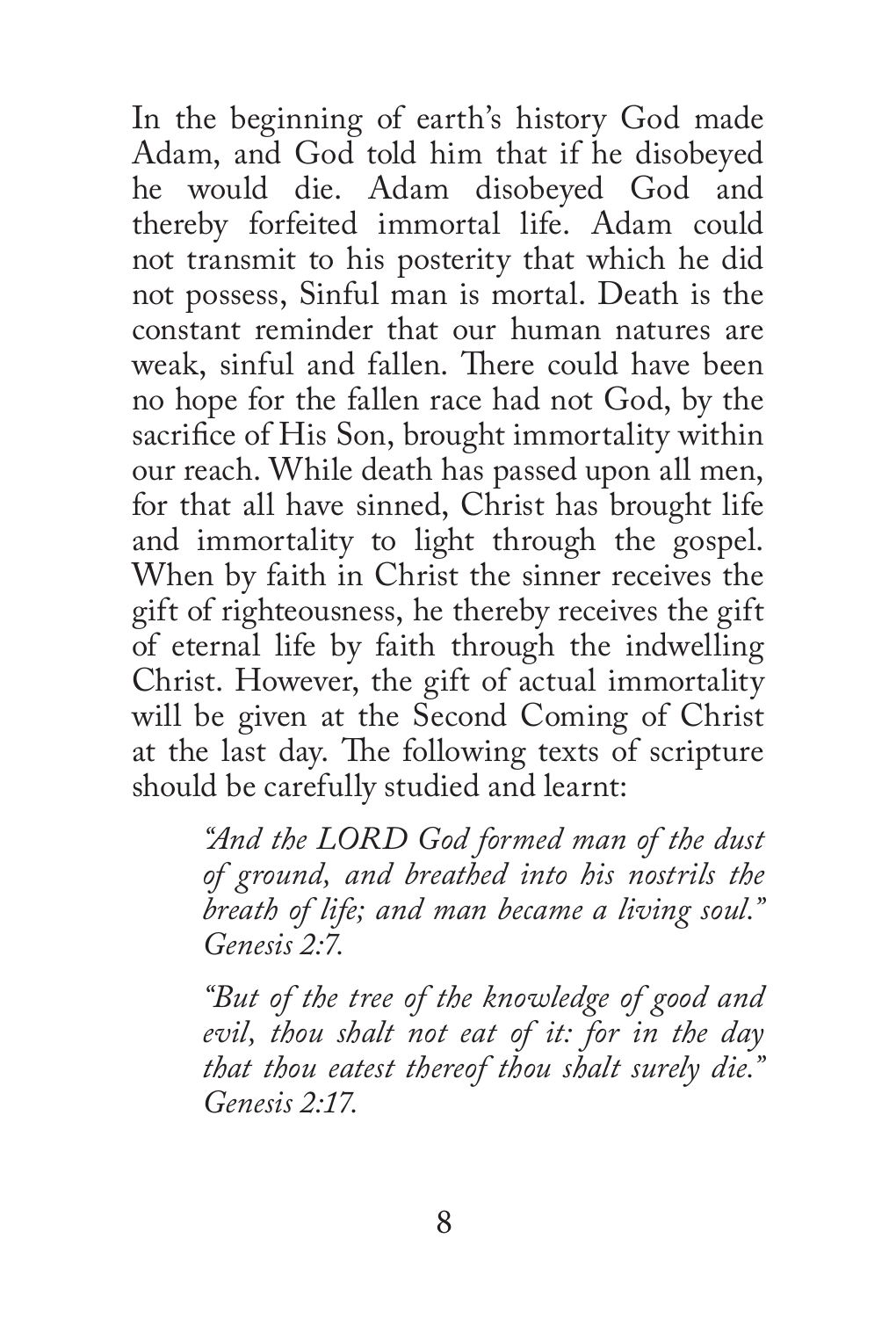*"In the sweat of thy face shalt thou eat bread, till thou return unto the ground; for out of it wast thou taken: for dust thou art, and unto dust shalt thou return," Genesis 3:19.*

*"Wherefore, as by one man sin entered into the world, and death by sin; and so death passed upon all men, for that all have sinned." Romans 5:12.*

*"Who hath saved us, and called us with an holy calling, not according to our works, but according to his own purpose and grace, which was given us in Christ Jesus before the world began, but is now made manifest by the appearing of our Saviour Jesus Christ, who bath abolished death, and bath bought life and immortality to light through the gospel." 2Timothy 1:9-10.*

*"And this is the record, that God bath given to us eternal life, and this life is in his Son. He that bath the Son bath life; and he that bath not the Son of God bath not life." 1John 5:11-12.*

*"Behold I shew you a mystery; we shall not all sleep, but we shall all be changed. In a moment, in the twinkling of an eye, at the last trump: for the trumpet shall sound, and the dead shall be raised incorruptible, and we shall be changed. For this corruption must put on incorruption, and this mortal must put on immortality. So when this corruptible shall have put on*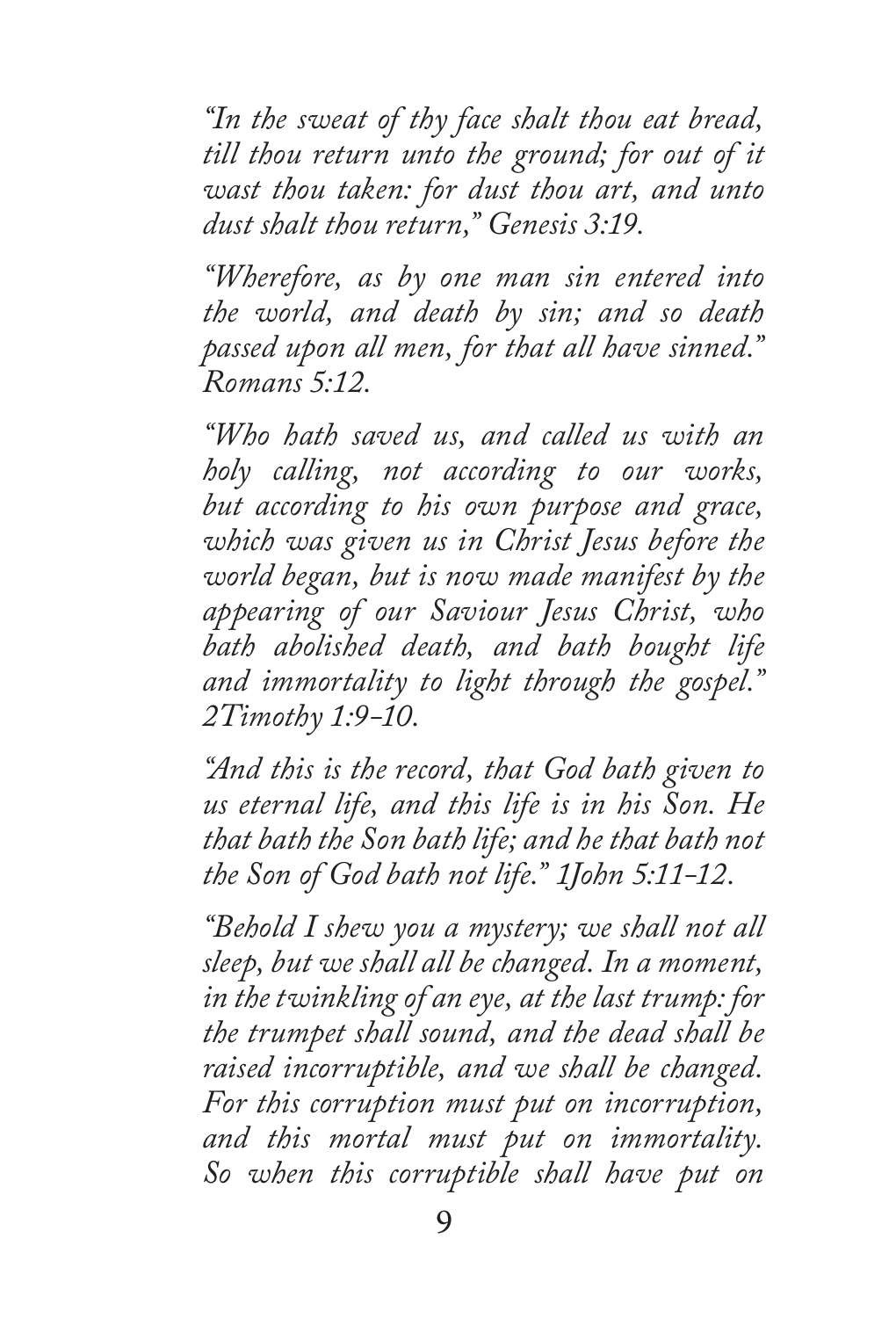*incorruption, and this mortal shall have put on immortality, then shall be brought to pass the saying that is written, Death is* swallowed *up in victory." 1Corinthians 15:51-54.*

*"For our conversation is in heaven; from whence also we look for the Saviour, the Lord Jesus Christ. Who shall change our vile body, that is may be fashioned like unto His glorious body, according to the working whereby be is able even to subdue all things unto Himself." Philippians 3:20-21*.

## **MAN'S CONDITION IN DEATH AND THE FINAL REWARDS**

When a man is dead he is really dead. The dead cannot communicate with the living. The dead do **not** know anything.

*"For the living know that they shall die: but the dead know not anything, neither have they any more a reward; for the memory of them is forgotten. Also their love, and their hatred, and their envy, is now perished; neither have they any more a portion for ever in any thing that is done under the sun." Ecclesiastes 9:5-6.*

*"Put not your trust in princes, nor in the son of man, in whom there is no help. His breath goeth forth, be returneth to his earth; in that very day his thoughts perish." Psalm 146:4-4.*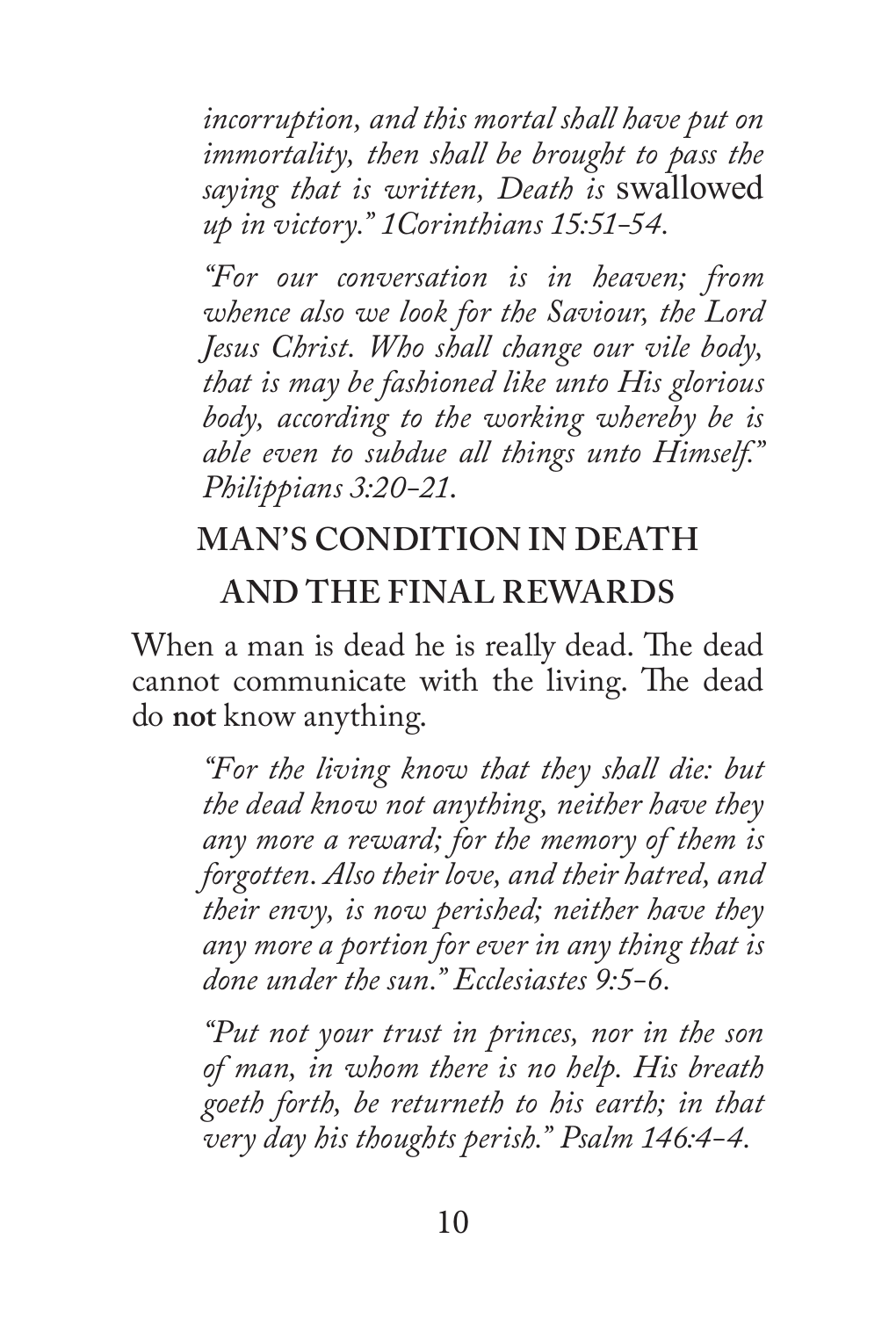The Bible pictures death as an unconscious sleep.

*"These things said He: and after that He saith unto them. Our friend Lazarus sleepeth; but I go, that I may awake him out of sleep. Then said his disciples, Lord if he sleep, he shall do well. Howbeit Jesus spake of his death: but they thought that be had spoken of taking of rest in sleep. Then said Jesus unto them plainly, Lazarus is dead." John 11:11-14.*

*"But I would not have you to be ignorant, brethren, concerning them which are asleep, that ye sorrow not, even as others which have no hope. 1Thessalonians 4:13.*

The righteous dead rest in their graves until the first resurrection at the last day when Christ returns.

> *"Men and brethren, let me freely speak unto you of the patriarch David, that he is both dead and buried, and his sepulchre is with us unto this day."*

> *"For David is not ascended into the heavens: but he saith himself, The LORD said unto my Lord, sit thou on my right band." Acts 2:29-34.*

> *"And this is the will of Him that sent me, that every one which seeth the Son, and believeth on Him, may have everlasting life: and I will raise him up at the last day."*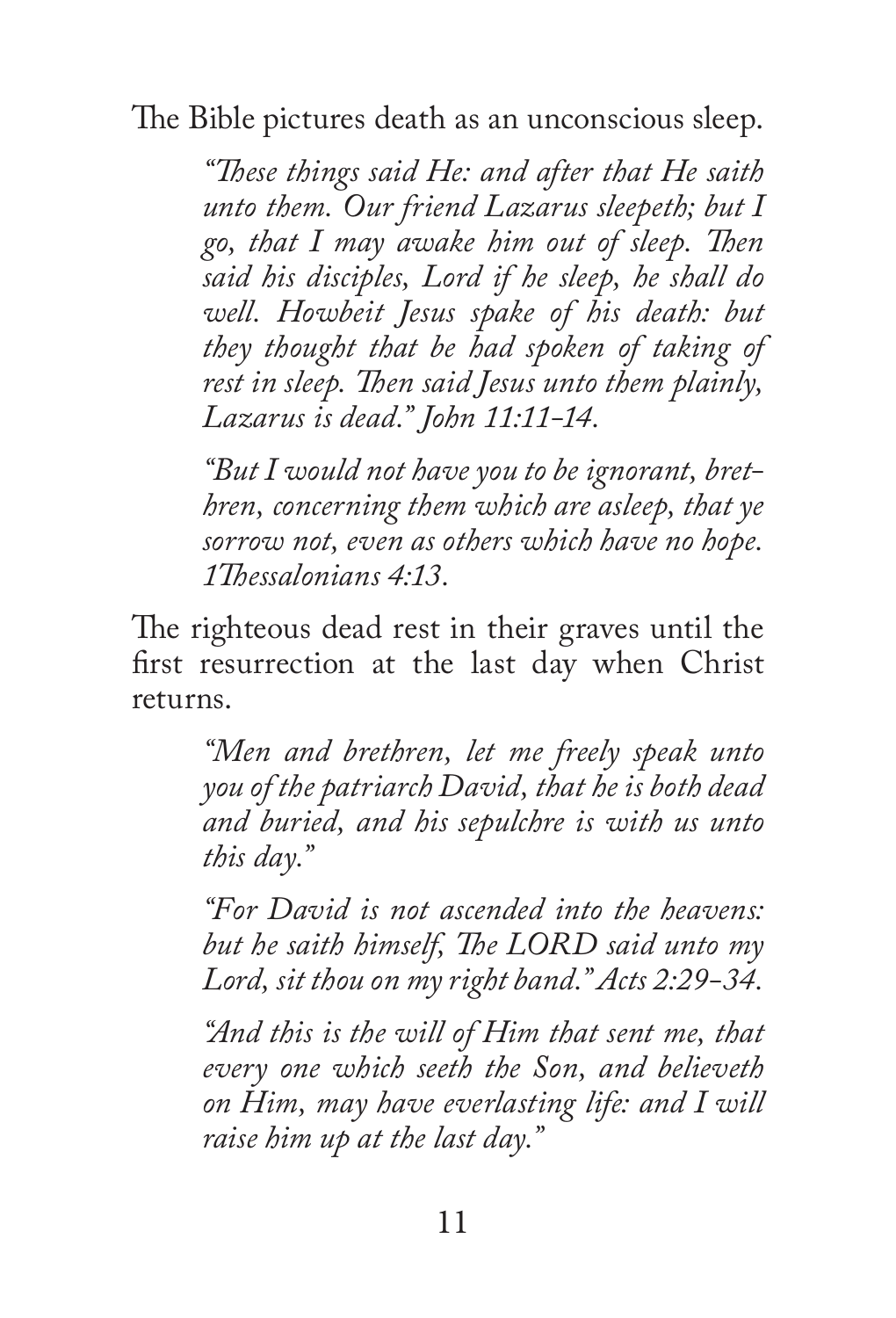*"No man can come to Me except the Father which bath sent Me draw him: and I will raise him up at the last day." St. John 6:40,44.*

*"For the Lord Himself shall descend from*  heaven with a shout, with the voice of the *archangel, and with the trump of God: and the dead in Christ shall rise first." 1Thessalonians 4:16.*

*"Blessed and holy is he that hath part in the first resurrection: on such the second death bath no power, but they shall be priests of God and of Christ, and shall reign with him a thousand years." Revelation 20:6.*

The unrighteous dead rest in their graves until the second resurrection, the resurrection of damnation, when they will come forth to receive their final judgment and their reward of permanent death, the second death.

> *"But the rest of the dead lived not again until the thousand years were finished." Revelation 20:5.*

*"He that overcometh shall inherit all things; and I will be his God, and be shall be my son. But the fearful, and unbelieving, and the abominable, and murderers, and whoremongers, and sorcerers, and idolaters, and all liars, shall have their part in the lake which burneth with fire and brimstone: which is the second death." Revelation 21:7-8.*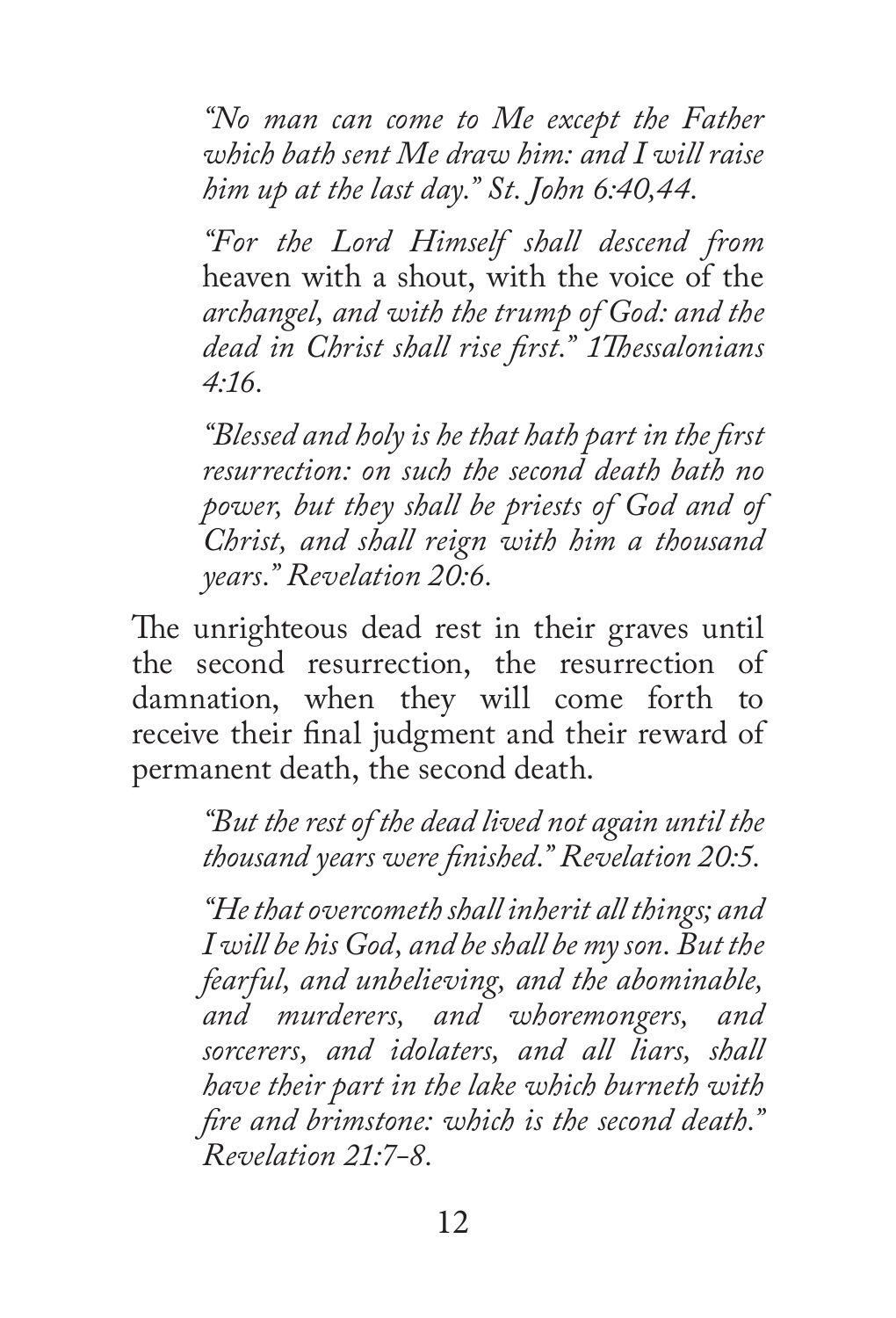*"For behold, the day cometh, that shall burn as an oven; and all the proud, yea all that do wickedly, shall be stubble: and the day that cometh shall burn them* up, saith the LORD *of host, that it shall leave them neither root nor branch." Malachi 4:1.*

*"But the wicked shall perish, and the enemies of the LORD shall be as the fat of lambs: they shall consume; unto smoke shall they consume away." Psalm 37:20.*

*"For evildoers shall be cut off: but those that wait upon the LORD, they shall inherit the earth." Psalm 37:9.*

This second resurrection will occur at the **end** of the 1000 years of Revelation 20. Thus we see that the ultimate fate of the unrighteous will be death, not eternal burning in fire, but eternal death, non-existence.

## **SPIRITUALISM**

Spiritualism is a satanic philosophy based upon three false doctrines

- (i) That man has an immortal soul.
- (ii) That righteous people go straight to heaven at death.
- (iii) That the souls of dead people can communicate with the living.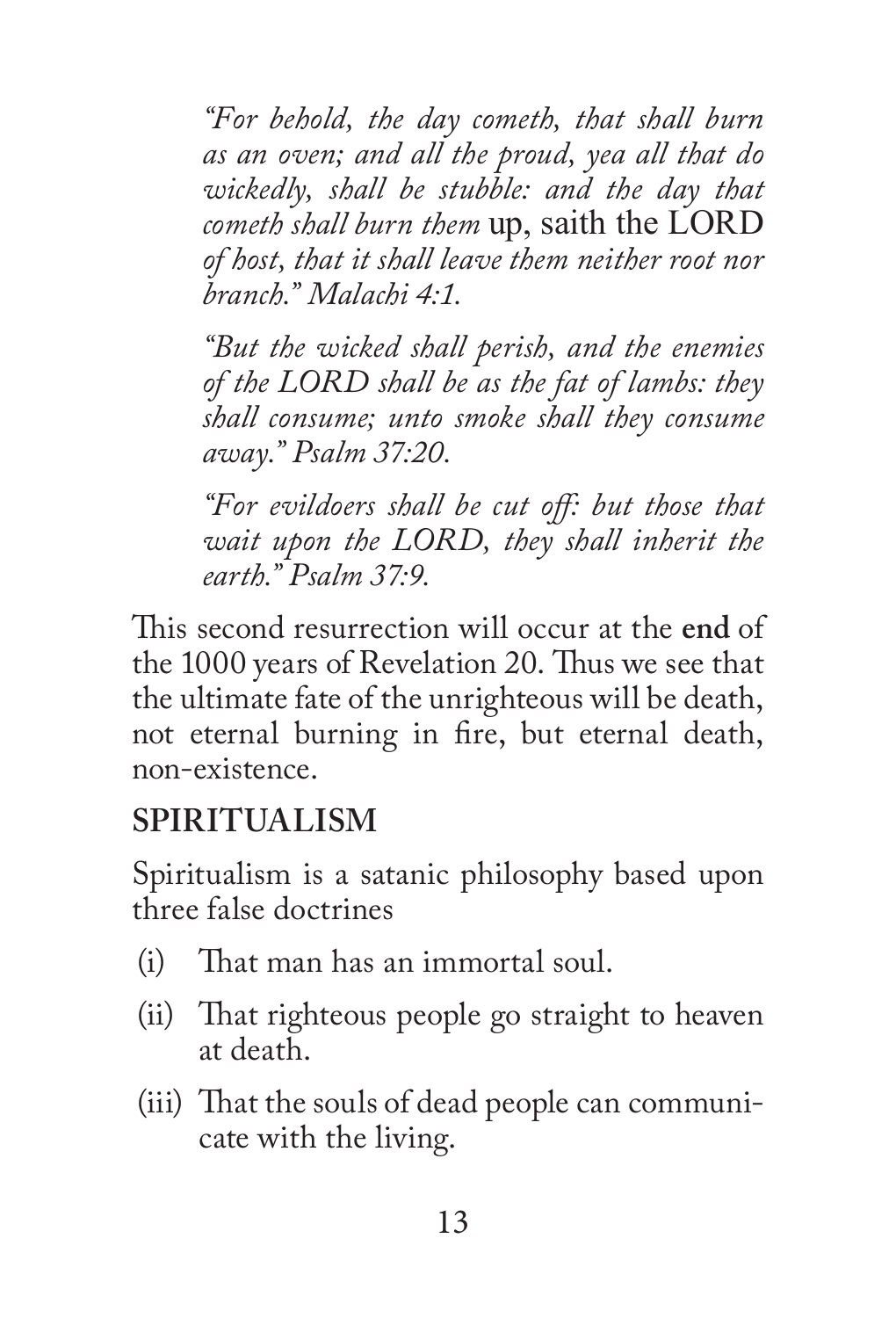We have already proven that the human soul is not immortal and that during death both the righteous and the wicked **remain** in their graves until the appointed day of their respective resurrections. Now what about the idea that the living can communicate with the dead? The scriptures plainly forbid any attempt to 'communicate" with the dead. Wizards; Witches; Necromancers; Enchanters; Horoscope Prophets; users of Divination; Palm-readers; Telekinesis; Transcendental Meditation; the Crystal Ball; Yoga; Parapsychology; the 'Third" eye concept; the "Fourth Dimension" Concept; all these are branches of Satanism and Spiritualism, and are deceptions of Satan which are being used by Him to deceive those who do not know the truth as it is in Jesus, and as it is written in God's Holy Word. The written testimony is too clear to be misunderstood.

> *"When thou art come into the land which the LORD thy God giveth thee, thou shalt not learn to do after the abominations of those nations. There shall not be found among you any one that maketh his son or his daughter to pass through the fire, or that useth divination, or an observer of times, or an enchanter, or a witch, or a charmer, or a consulter with familiar spirits, or a wizard, or a necromancer. For all that do these things are an abomination unto the LORD: and because of these abominations the LORD thy God doth drive them out from*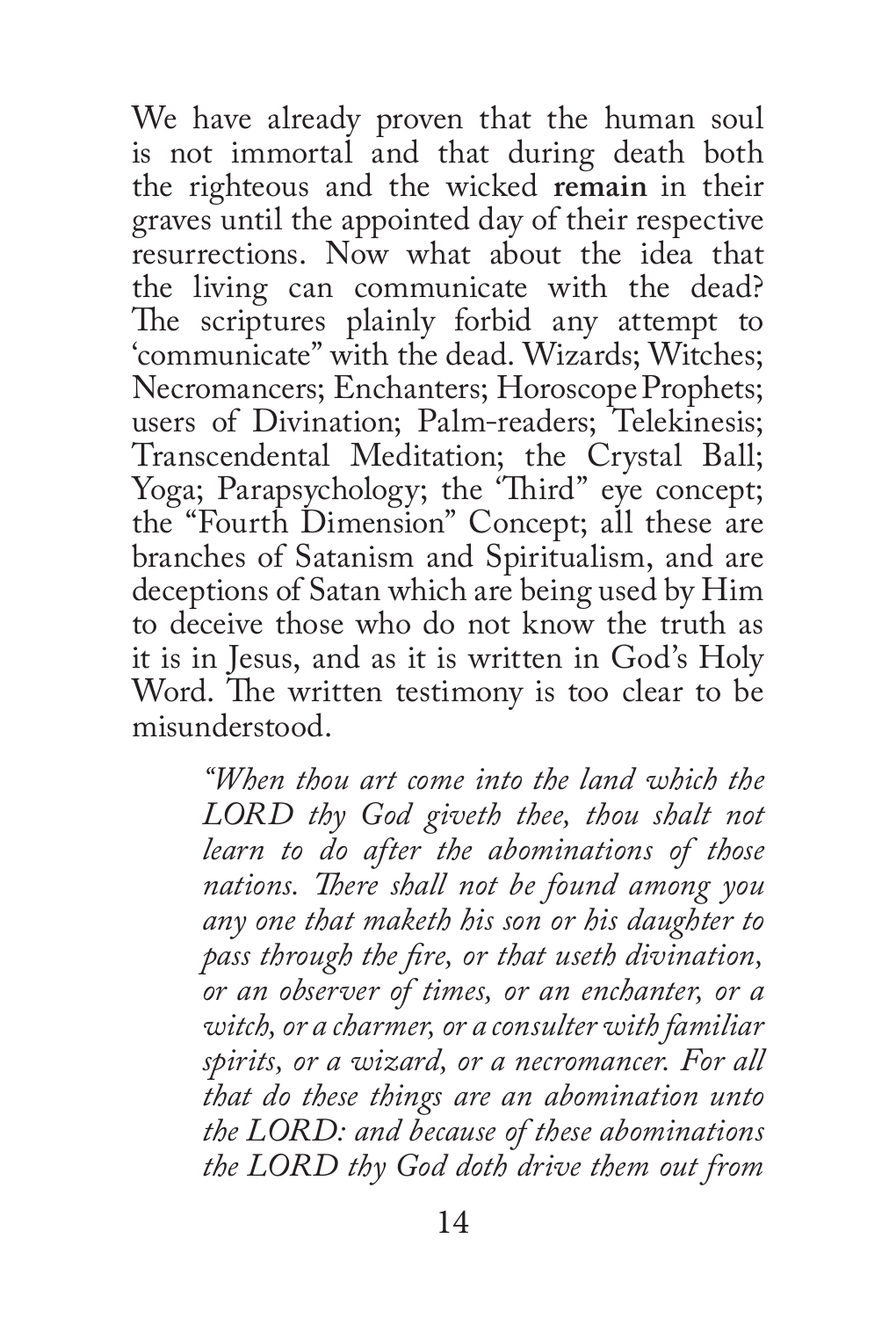*before thee. Thou shalt be perfect with the LORD thy God." Deuteronomy 18:9-13.*

*"And when they shall say unto you, seek unto them that have familiar spirits, and unto wizards that peep, and that mutter: should not a people seek unto their God? for the living to the dead? To the law and to the testimony: if they speak not according to this word, it is because there is no light in them." Isaiah 8:19,20.*

The question may be asked, who are the "familiar spirits" who appear as the souls of the dead ones and "communicate" with those who practice necromancy and occultism. The answer is plainly stated in scripture:

> *"For they are spirits of devils, working miracles, which go forth unto the kings of the earth and of the whole world to gather them to the battle of that great day of God Almighty." Revelation 16:14.*

> *"And be doeth great wonders, so that he maketh fire come down from heaven on the earth in the sight of men, and deceiveth them that dwell on the earth by the means of those miracles which he bad power to do in the sight of the beast; saying to them that dwell on the earth, that they should make an image to the beast, which had the wound by a sword, and did live." Revelation 13:13-14.*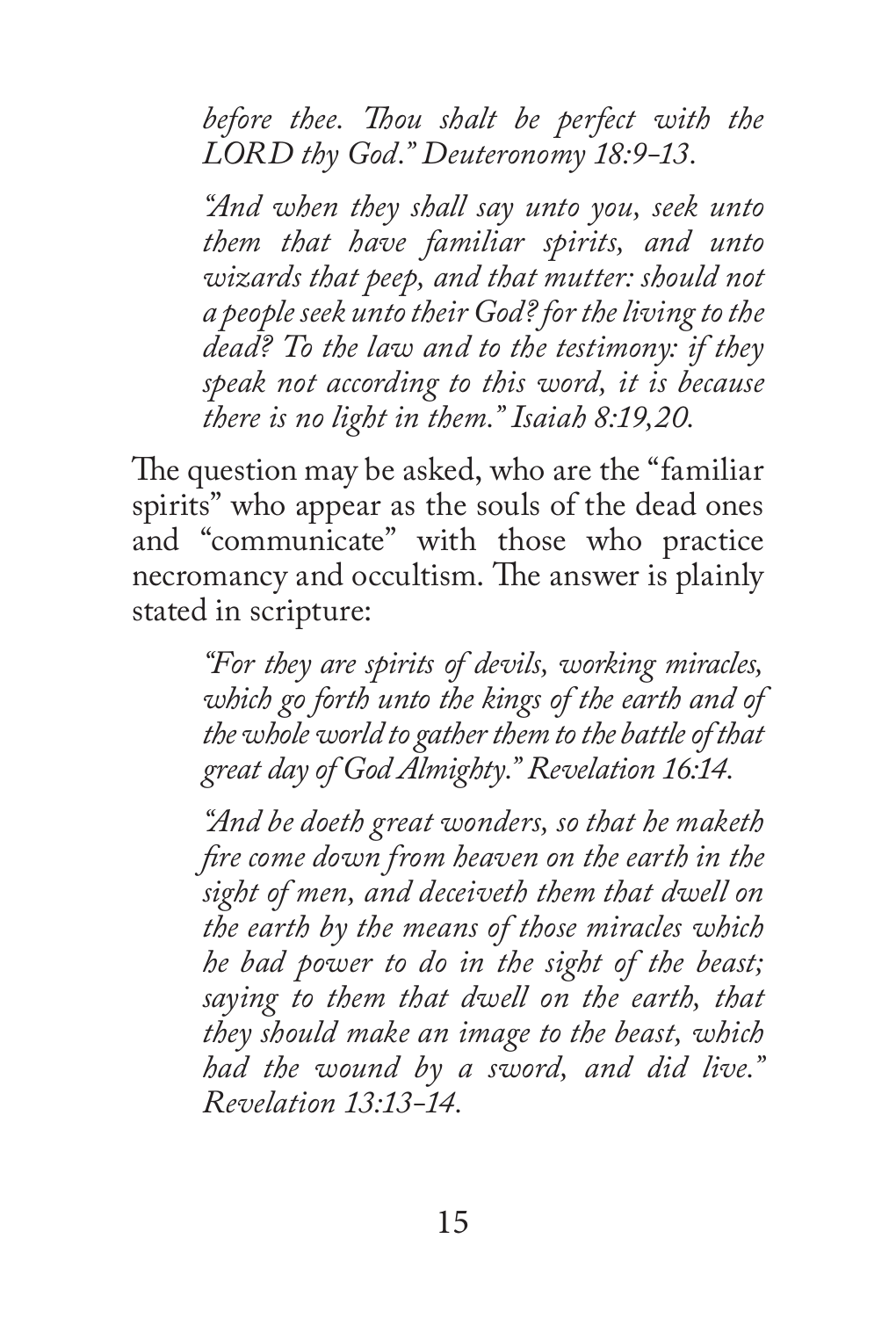Yes, reader, Satan and his fallen angels are carrying on a massive program of deception on this planet, earth. By pretending to be the spirit or ''souls'' of those who have died, Satan and his demons have deceived, are deceiving and will deceive millions of human beings. But no one needs to be deceived, the teaching of God's word is too plain upon this matter. The Bible warns that those who reject truth will be left to believe error, and will thus be strongly deluded by Satanic miracles and wonders.

> *"Even him, whose coming is after the working of Satan with all power and signs and lying wonders, and with all deceivableness of unrighteousness in them that perish: because they received not the love of the truth, that they might be saved. And for this cause God shall send them strong delusion, that they should believe a lie: That they all might be damned who believed not the truth, but bad pleasure in unrighteousness." 2Thessalonians 2:9-12.*

It is the tendency of human nature to be thrilled by the spectacular, to delight in miraculous wonders, and to believe that such wonders are always divine. However, in the final crisis God will permit Satan to employ miraculous signs and wonders. It will be thus that genuine faith will be distinguished from counterfeit or false faith.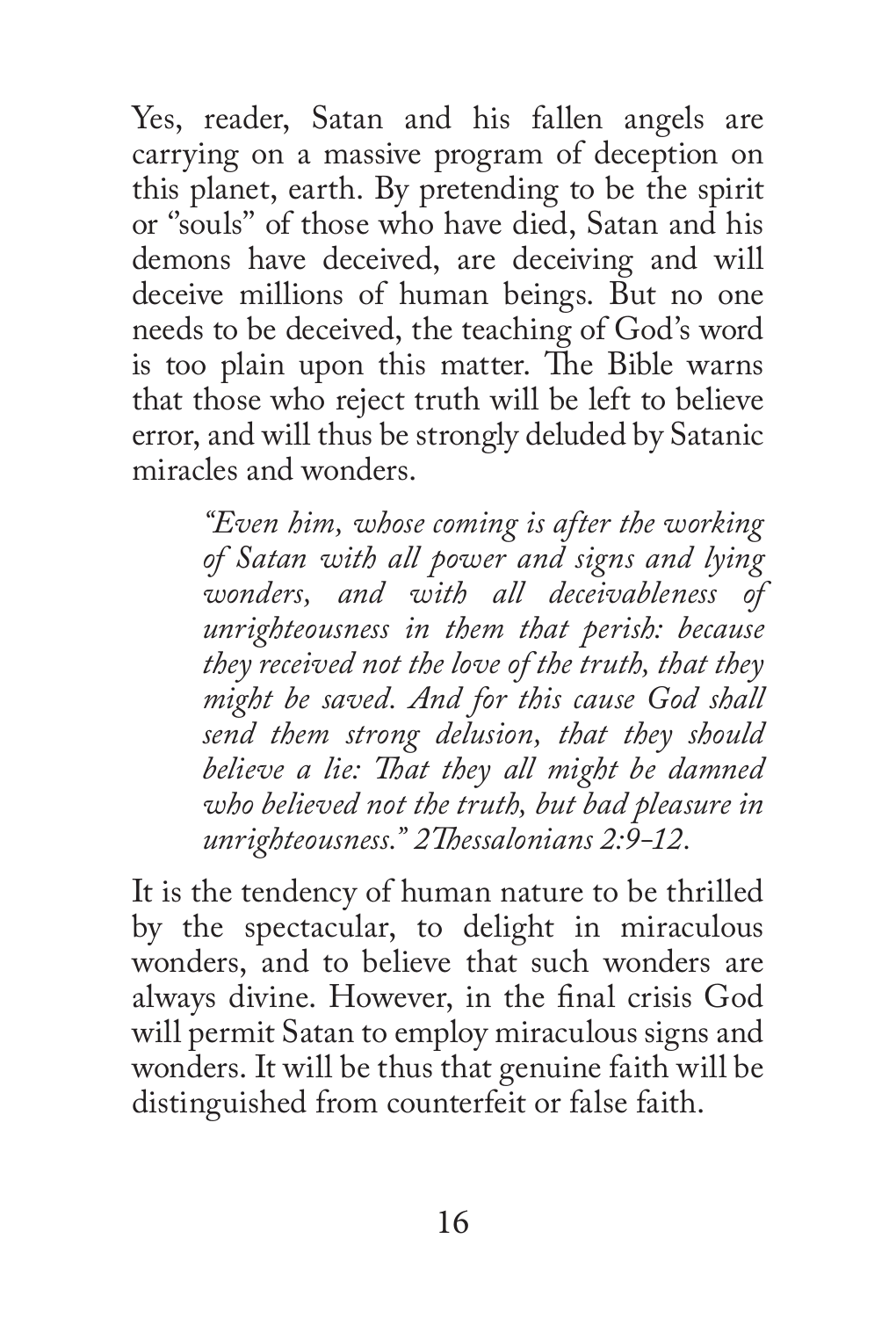True faith is - not based on the sensational or the miraculous, but is based upon the word of God only. True faith is heartfelt appreciation and love for God and His marvelous grace demonstrated for us in Jesus Christ. True faith submits and surrenders all to God with the determination to believe and obey only the word of God. True faith is depending upon the word of God and expecting the word of God to do what that word says because it is the word of God. True faith believes the word of God when every other evidence **SEEMS** to be against that word being true.

Evil spirits, which are Satan and his fallen angels, will produce miracles and wonders in order to deceive the world into accepting Sunday as a sacred day for universal observance. God's true last-day saints will not be deceived, because they will heed the advice given in scripture:

"Prove all things; hold fast that which is good." 1Thessalonians 5:21.

*"Beloved, believe not every spirit, but try the spirits whether they are of God: bcause many false prophets are gone out into the world." 1John 4:1.*

*"And when they shall say unto you, seek unto them that have familiar spirits and unto wizards that peep, and that mutter: should not a people seek unto their God? For the living to*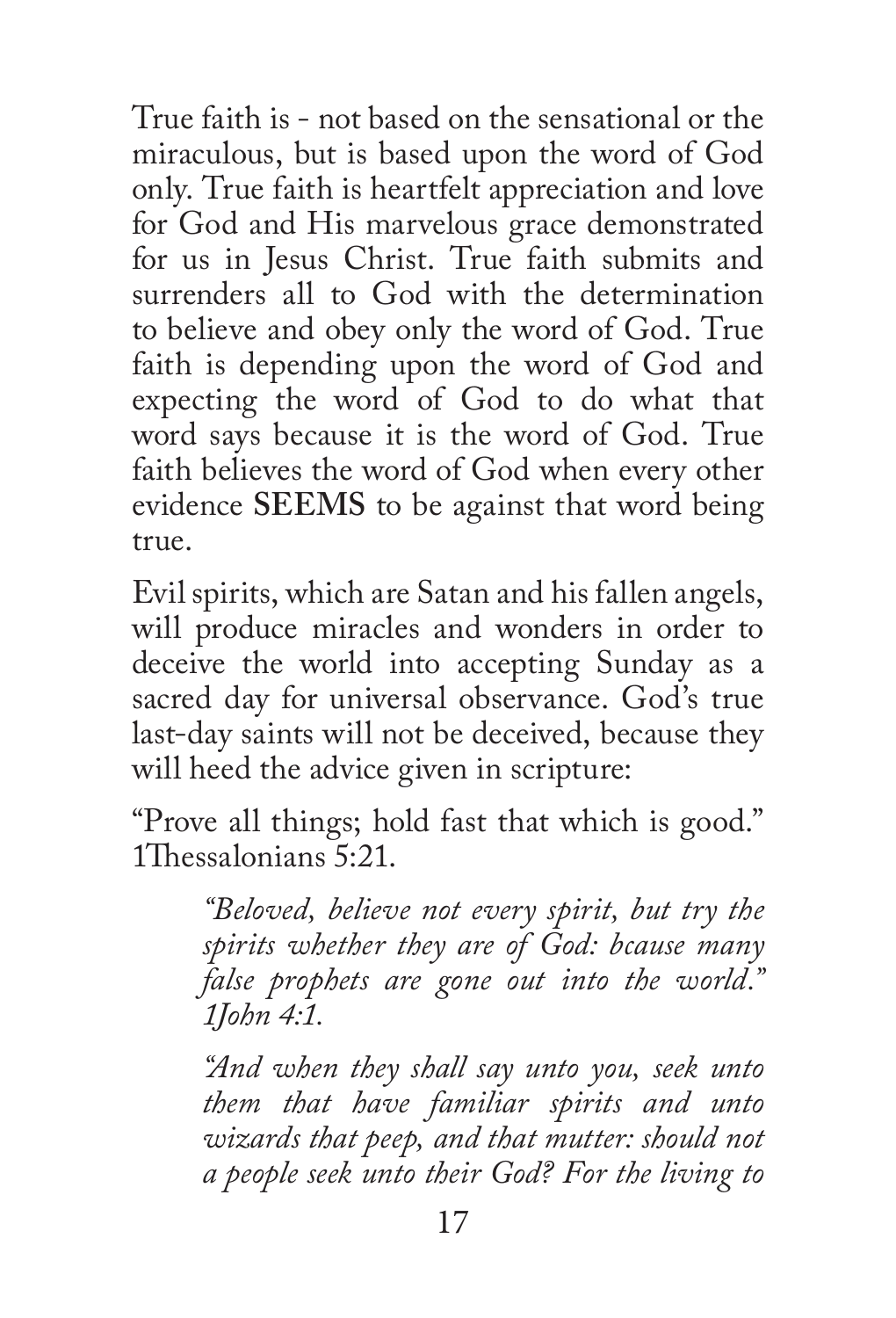*the dead? To the law and to the testimony: if they speak not according to this word, it is because there is no light in them." Isaiah 8:19-20.*

Yes, friends, God's true people will know that Sunday-sacredness and the miracles used to support Sunday **CANNOT** possibly be of God, because Sunday-Sacredness is neither according to the Law of God nor is it according to the testimony, Isaiah 8:20. Therefore, there can be no light, but only darkness, in any miracle or movement seeking to promote Sunday as a rest day!

First of all, according to God's unchanging, perfect, eternal law, the fourth commandment informs us that the seventh day is the Sabbath of God. The first day of the week is, with the other days, a common working day, for the fourth commandment states clearly that "six days shalt thou labour and do all thy work: But the seventh day is the sabbath of the Lord thy God: in it thou shalt not do any work Exodus 20:8-11.

Secondly, according to the testimony of Christ, The Living Word, the seventh-day sabbath was made for man: more over, Christ kept the Sabbath and his Father's commandments perfectly.

> *"And he came to Nazareth, where be bad been brought up: and, as his custom was, he went into the synagogue on the sabbath day, and stood up for to read." Luke 4:16.*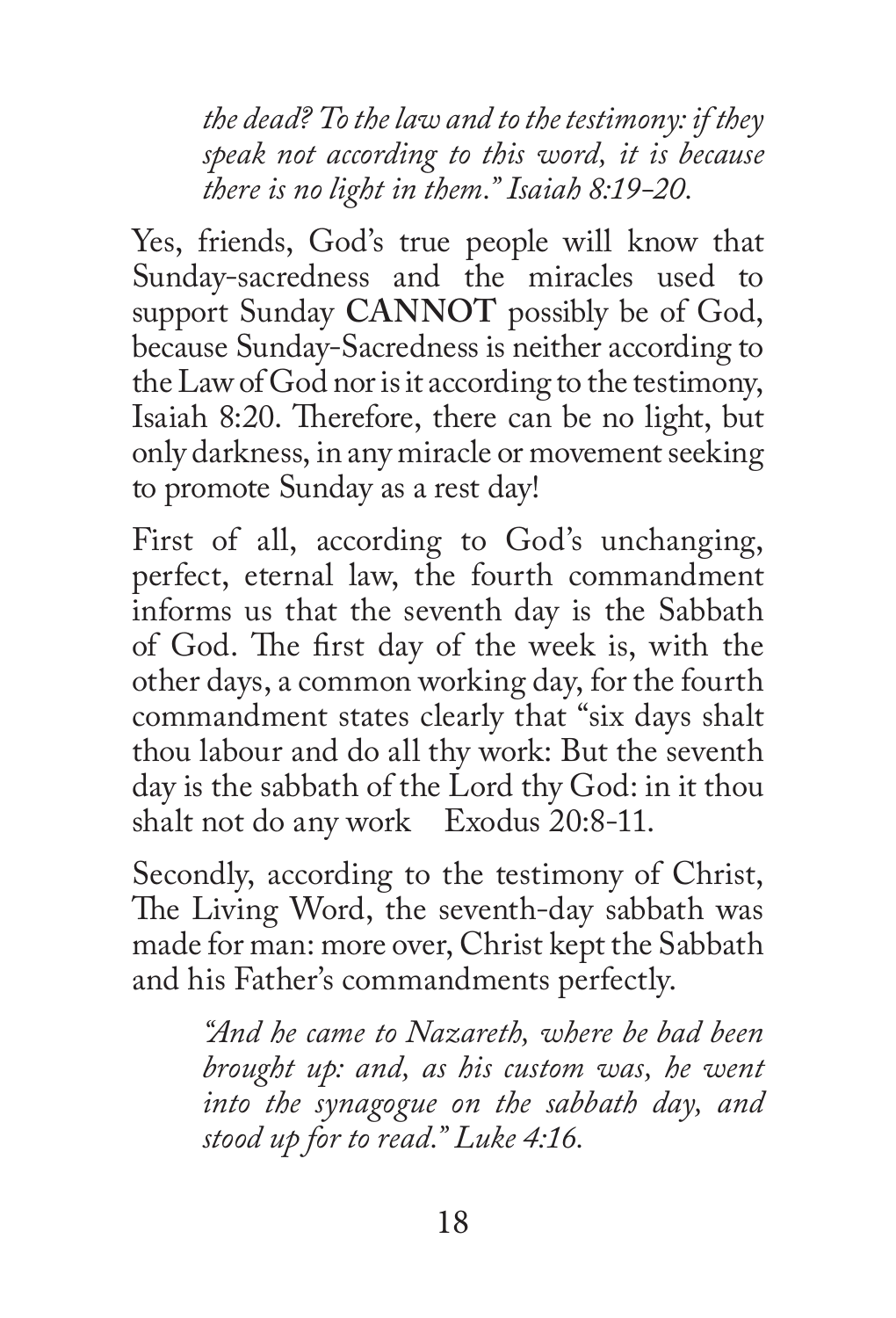*"If ye keep my commandments, ye shall abide in my love: even as I have kept my Father's commandments, and abide in his love." John 15:10.*

*"Jesus Christ the same yesterday, and to day, and for ever." Hebrews 13:8.*

*"And he said unto them, The sabbath was made for man, and not man for the sabbath: Therefore the Son of man is Lord also of the sabbath." Mark 2:27-28.*

However, the sad fact is that the overwhelming majority of earth's inhabitants will be deceived by Satan's deceptive miracles and wonders. These miracles will include acts of healing and fantastic wonders, even the manifestation of fire from the sky!

*"And be doeth great wonders, so that be maketh fire come down from heaven on the earth in the sight of men." Revelations 13:13.*

These things will be done in order to deceive the world to accept SUNDAY as the "christian sabbath."

> *"And he deceiveth them that dwell on the earth by the means of those miracles which he had power to do in the sight of the beast; saying to them that dwell on the earth, that they should make an image to the beast, which had the wound by a sword, and did live." Revelations 13:14.*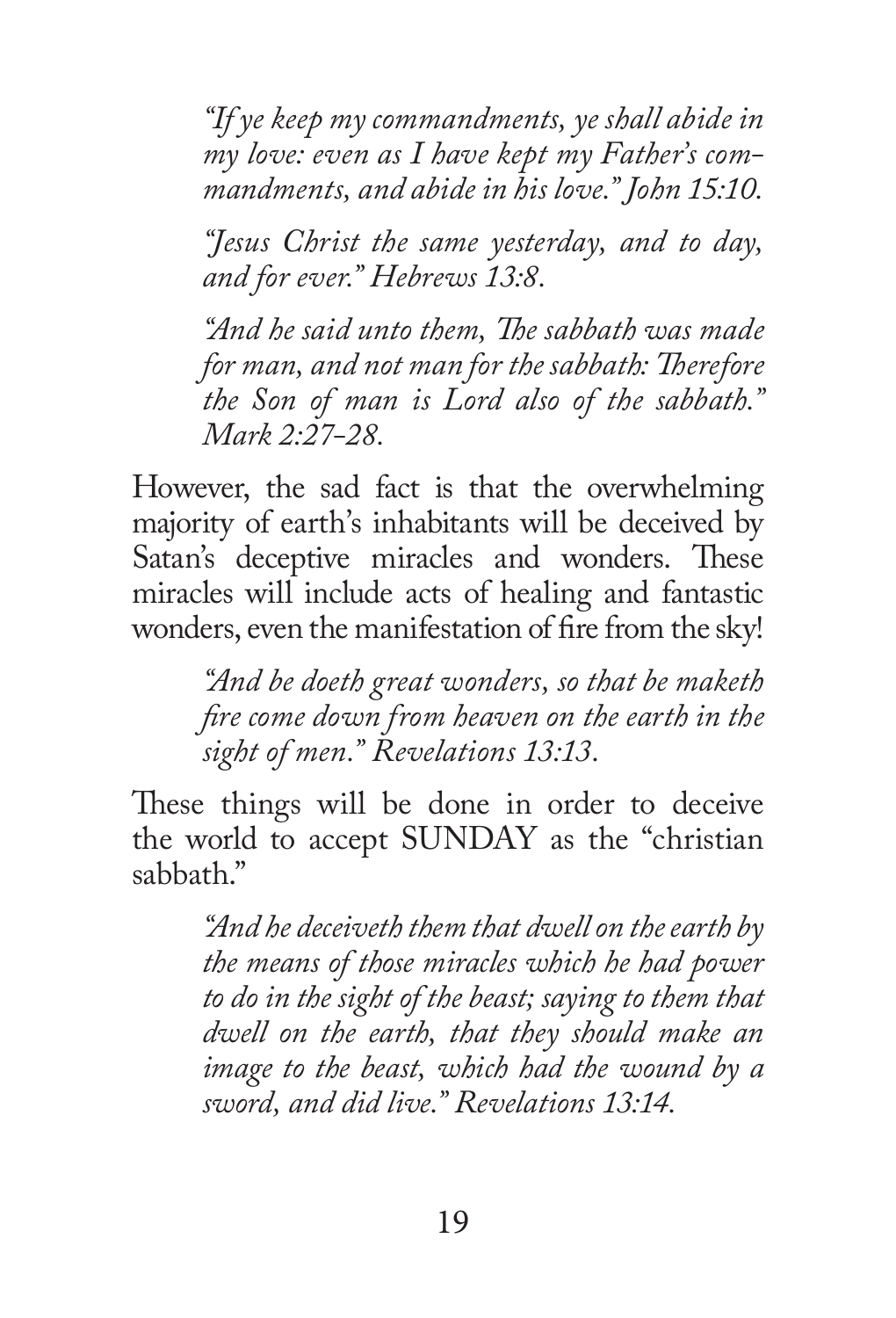The bringing down of fire from heaven will be a particularly deceptive "miracle". Most professed christians have beard or read of the encounter between Elijah and the prophets of Baal at Mount Carmel. Read the account for yourself in 1Kings 18:17-46. Elijah prayed and asked God to send fire "from heaven" to consume his sacrifice; and fire did come down from "heaven". Before Elijah had prayed, the false prophets of Baal had their chance to pray to Baal for fire but, of course, no fire came down. The Fire coming down from heaven "proved" Elijah to be right and the idolaters wrong. But the only reason the Israelites needed such "proof" was because of their departure from the Word of God. The proof was already written in God's word, which states that Jahweh God is the only true and living God, and only He should be worshipped! Satan will produce a counterfeit of this "Elijah-miracle" and cause "fire to come down from heaven on the earth in the sight of men" to "prove" that Sunday is the sacred day for christians and not the Seventh day (Saturday). But whereas the Elijah miracle was in harmony with God's law, this counterfeit will be against God's law and God's word; and though it will deceive millions, it will not deceive God's true last day people. They will have been totally fortified with God's word. They will have the mind of Christ and they will "keep the commandments of God, and the faith of Jesus." Revelations 14:12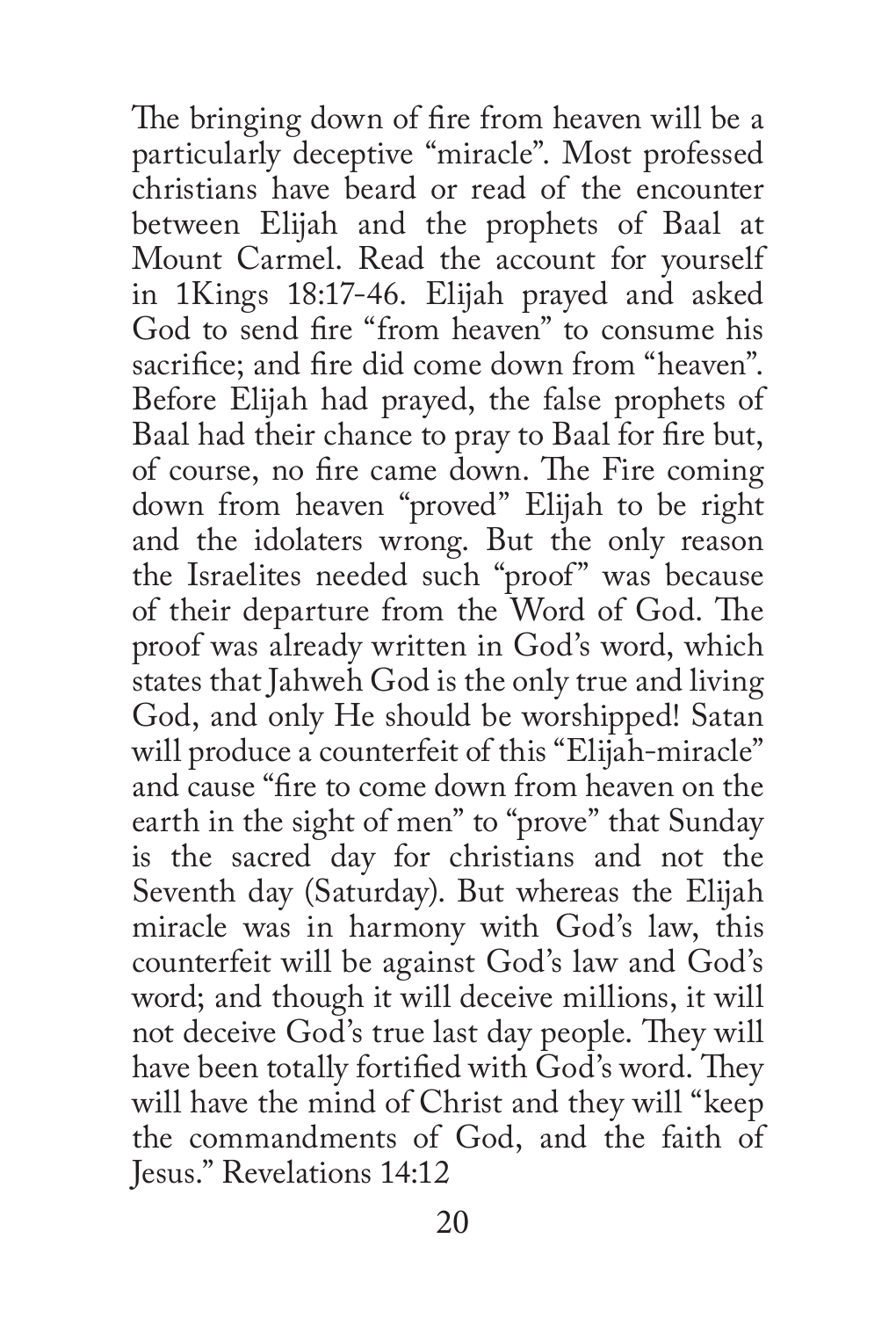But more yet, Satan's most deceptive and overwhelmingly cunning wonder will be his attempt to impersonate and counterfeit Christ and His second coming.

> *"For such are false apostles, deceitful workers, transforming themselves into the apostles of Christ. And no marvel; for Satan himself is transformed into an angel of light. Therefore it is no great thing if his ministers also be transformed as the ministers of righteousness; whose end shall be according to their works." 2Corinthians 11:13-15.*

> *"And then shall that wicked be revealed, whom the Lord shall consume with the spirit of his mouth, and shall destroy with the brightness of his coming. Even him, whose coming is after the working of Satan with all power and signs and lying wonders, and with all deceivableness of unrighteousness in them that perish; because they received not the love of the truth, that they might be saved. And for this cause God shall send them strong delusion, that they should believe a lie." 2Thess. 2:8-12.*

Satan will appear in various places with the appearance of an angel of light, quoting scripture, working miracles, and even asking people to repent and join the religious movement to exalt Sunday as the universal day of worship. This will be his crowning deception. And all those not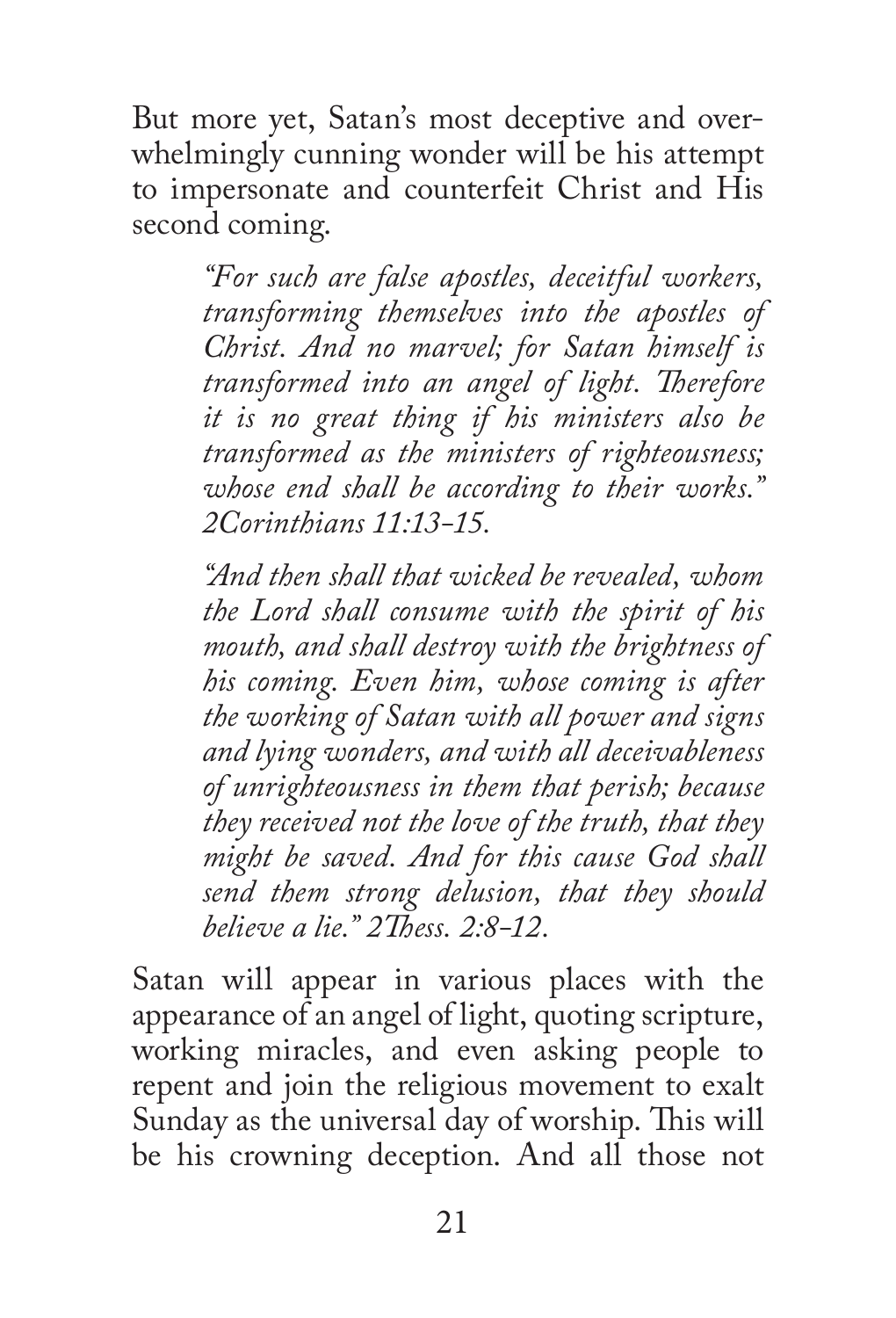fully grounded in the truth, and not having the life and character of Christ inwrought in them by the Holy Spirit, will be deceived, and easily too.

God's final generation of saints will not be deceived. The scriptures are too plain in their teaching on Christ's second coming. At His second coming He will not be dealing with saving sinners, but with the completion of the plan of redemption for his saints.

> *"And as it is appointed unto men once to die, but after this the judgement. So Christ was once offered to bear the sins of many; and unto them that look for him shall He appear the second time without sin unto salvation." Hebrews 9:27-28.*

Furthermore, the entire earth will be in ruins by the time Christ appears, every eye shall see Him, and He will not touch the earth at His second coming, but will raise the righteous dead and change the righteous living; and send His angels to gather them unto Him in the air.

> *"For the Lord Himself shall descend from heaven with a shout, with the voice of the archangel, and with the trump of God: and the dead in Christ shall rise first. Then we which are alive and remain shall be caught up together with them in the clouds, to meet the Lord in the air; and so shall we ever be with the Lord. Wherefore comfort one another with these words. 1Thessalonians 4:16-18.*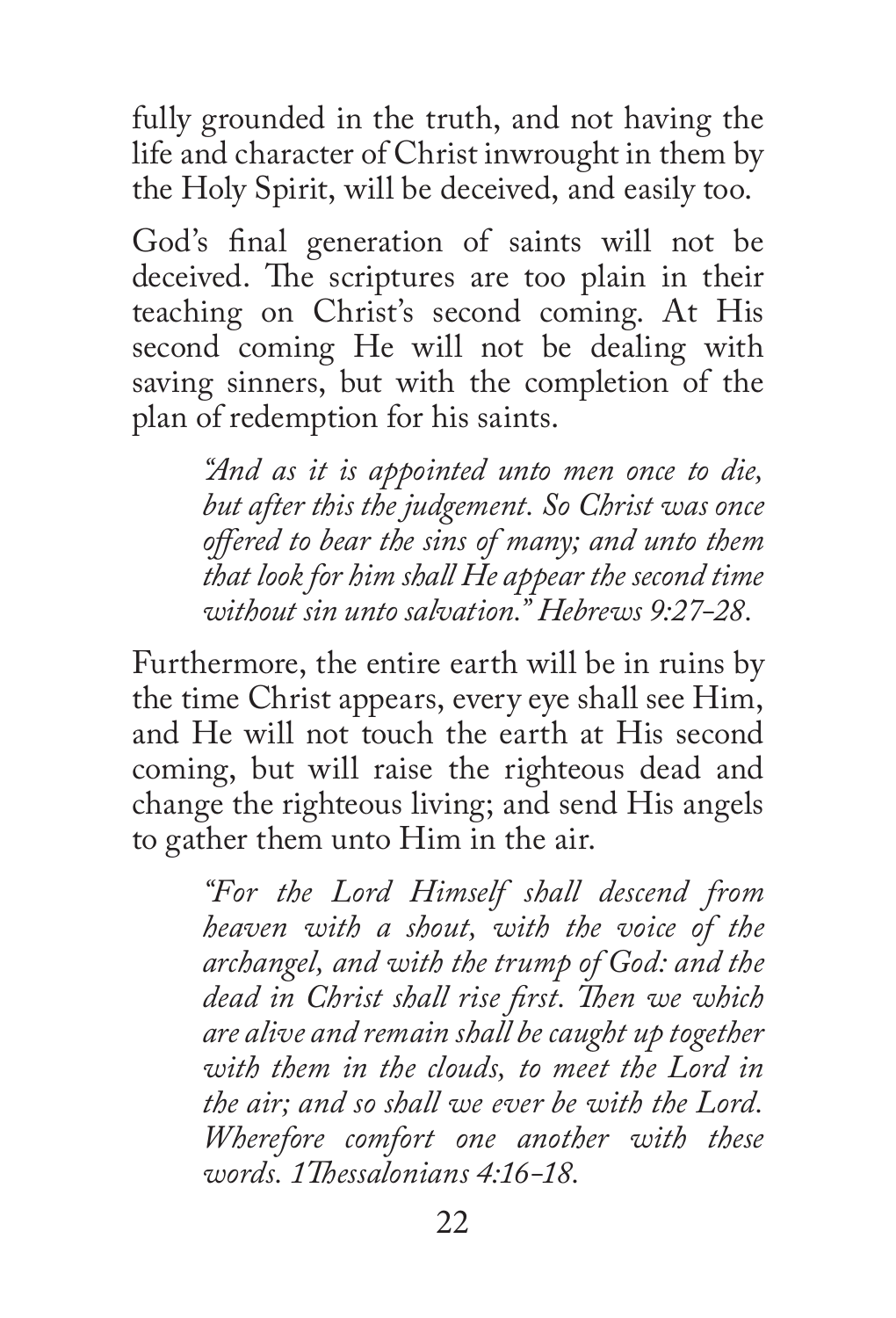*"Then if any man shall say unto you, lo, here is Christ, or there; believe it not. For there shall arise false Christs, and false prophets, and shall shew great signs and wonders; insomuch that, if it were possible, they shall deceive the very elect. Behold, I have told you before. Wherefore if they shall say unto you, behold He is in the desert; go not forth: behold, He is in the secret chambers; believe it not. For as the lightning cometb out of the east, and shineth even unto the west; so shall also the coming of the Son of man be. Matthew 24:23-27.*

*"And then shall appear the sign of the Son of man in heaven: and then shall all the tribes of the earth mourn, and they shall see the Son of man coming in the clouds of heaven with power and great glory. And He shall send his angels with a great sound of a trumpet, and they shall gather His elect from the four winds, from one end of heaven to the other." Matthew 24:30-31.*

*"Behold, He cometh with clouds, and every eye shall see Him, and they also which pierced Him: and all kindred of the earth shall wail because of Him. Even so, Amen." Revelation 1:7.*

*"And the heavens departed as a scroll when it rolled together; and every mountain and island were moved out of their places. And the kings of the earth, and the great men, and the rich men, and the chief captains, and the mighty*